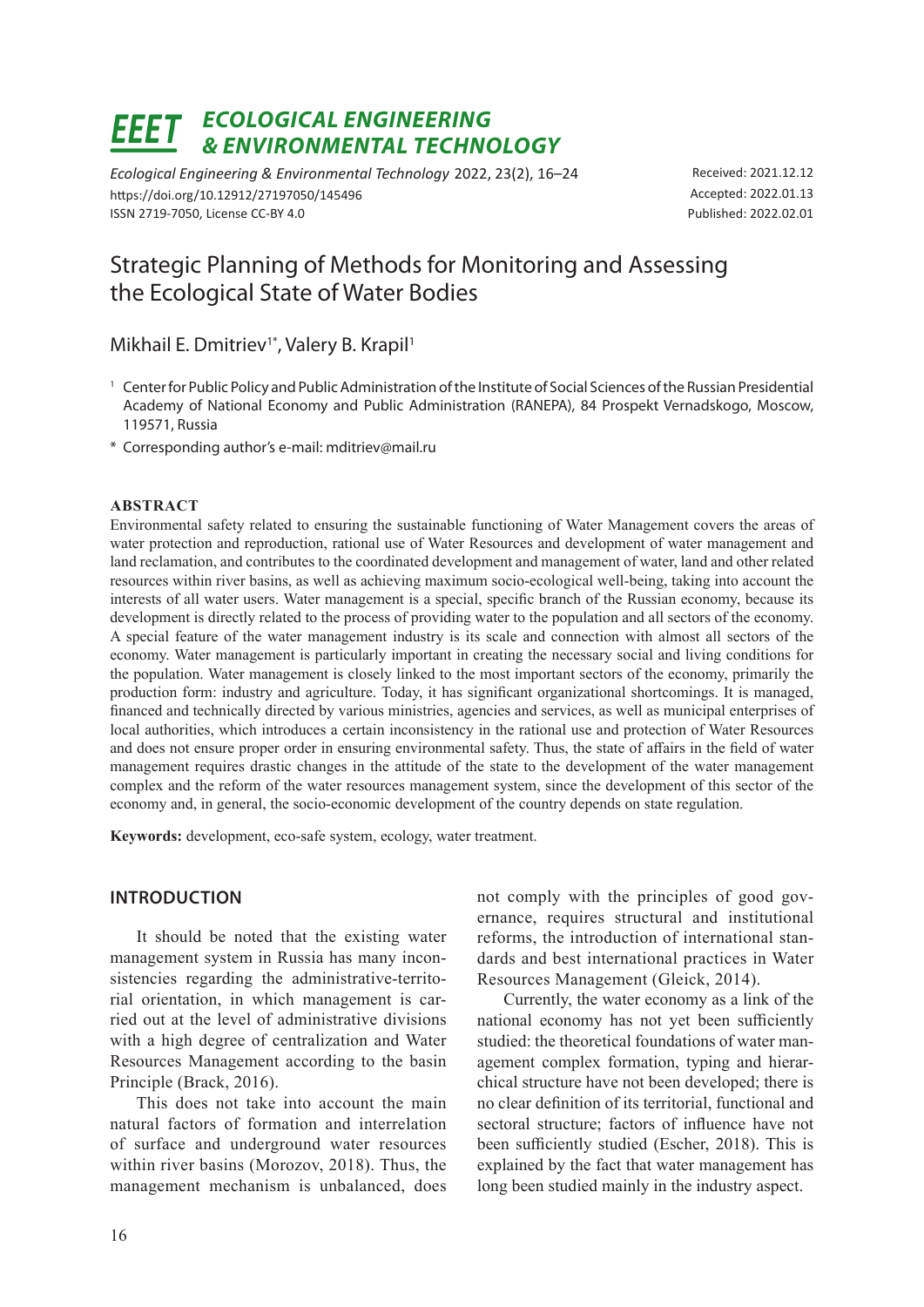The modern regulatory framework for surface water monitoring should be integrated with the regulatory framework of advanced European countries, and in recent years Russia has been harmonizing national regulatory documents with the relevant regulatory documents of highly developed countries of Europe and the world (Gao, 2014).

Surface water monitoring systems in different countries of the world differ significantly from each other due to historical, economic and sociopolitical conditions, various water resource management systems and specific features of water quality formation in certain regions (Kase, 2018).

## **Analysis of foreign and domestic monitoring and evaluation methods ecological state of water bodies**

Despite a wide range of studies devoted to various aspects of the functioning of water management systems, many issues in this area require a more detailed analysis, in particular, regarding management decisions in the system of integrated use of Water Resources, based on integrated management according to the basin principle. An integrated approach to water management allows for balanced management and development of Water Resources, taking into account social, economic and environmental interests.

An integrated approach to water management systems requires the development of methods for assessing the ecological state of Water Resources, which are based on the requirements of the EU Water Framework Directive. Taking into account the fact that the countries of the European Union have committed to implementing a number of joint strategies on Environmental Protection, a number of authors devote their work to problematic issues of implementing WFD.

Practical ways to implement WFD provisions are reflected, and a critical review of the work on introducing new methods is provided, and recommendations are made based on ten years of experience (Muschket, 2018), but no attention is paid to the specifics of each specific country in implementing the above requirements. A number

Surface water bodies: Ecological status or potential, by category



**Figure 1.** Surface water bodies by ecological status in EU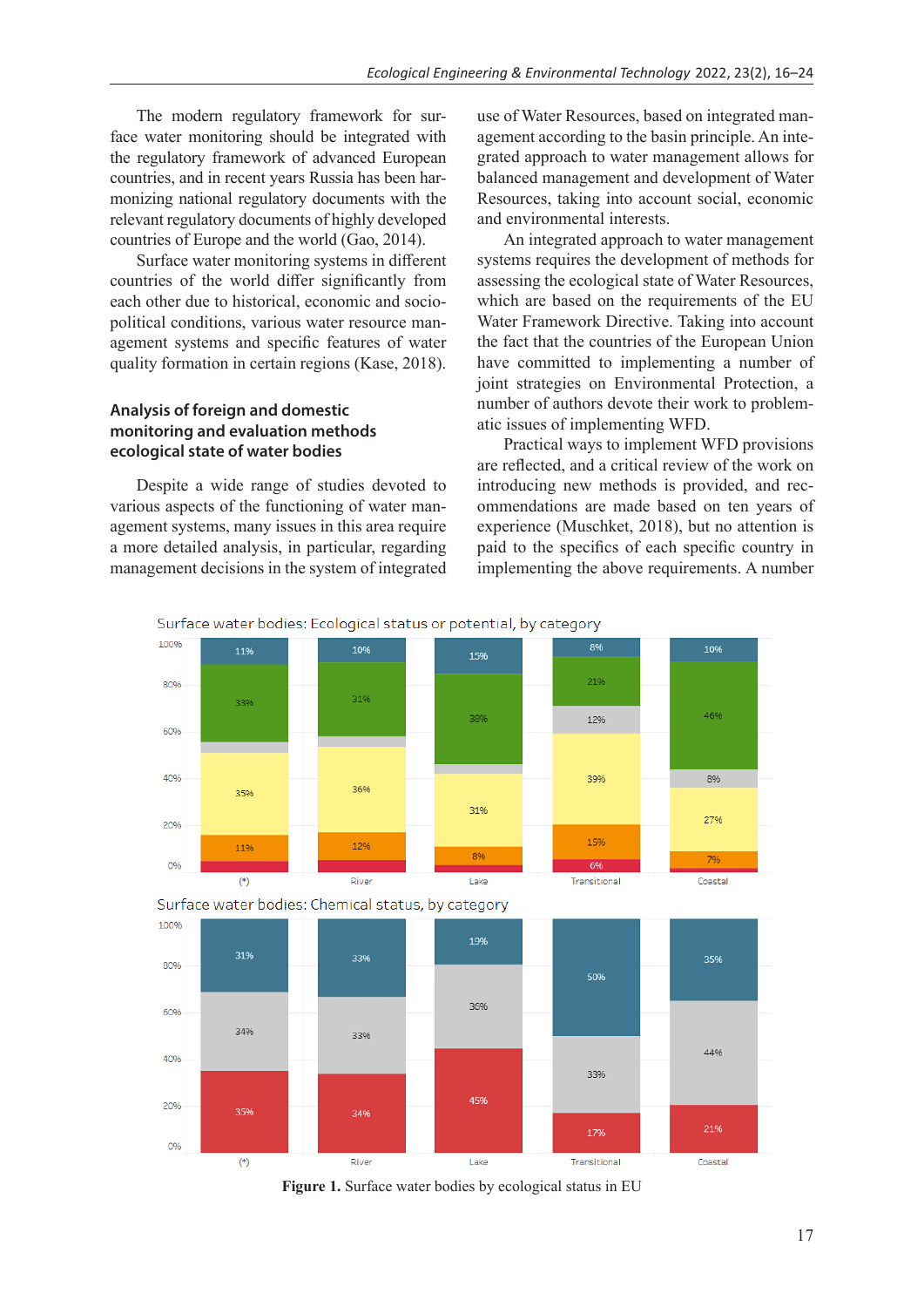of authors (Novák, 2018) propose a methodology and tools for a comprehensive assessment of the ecological state of water resources, but only physical-chemical research methods are given.

In the field of water management policy, the actions of the European Union can be caused by reasons due to possible market deformation due to standards that differ in strategic direction.

In France, modern water policy is based on water legislation based on the principles of natural water management. The generalized biological quality index (IQBG) and the biological Total Quality Index (IVG) are used to assess water quality. The classification of water bodies in France distinguishes three classes of water quality  $(1A - excellent; 1B - good; 2 - acceptable;$ 3 - mediocre).

The UK has a slightly different water management system from France. In order to improve water management, the UK Government has implemented measures to privatize the water supply service. In terms of monitoring, the state of surface waters is monitored, which are based on the generalization of data on the water quality of rivers and estuaries. Assessment of the state of Water Resources is carried out on the basis of a water typing system that includes 4 classes of water quality, which are characterized by the corresponding species list of aquatic fauna. The system of biological assessment of water quality is based on the use of benthic macro-invertebrates, which is known as RIVPACS (River Invertebrate Prediction Bioassessment Protocols).

In Italy, a modification of the biotic index (EVI) is used to assess the quality of surface water, which takes into account the specific features of the benthic fauna of river waters. The classification used in this case provides for the allocation of 5 classes of water quality, the range of values of which is from 0 to 14.

Spain is implementing EU principles to expand the concept of water management. The leading government agencies in this area are river basin management and the National Water Resources Council.

Germany is expanding the concept of Water Resources Management and making amendments to federal laws: on Water Resources, detergents, waste management. When assessing water quality, the classification of water bodies is used, which provides for the allocation of 4 classes and three intermediate gradations.

In Belgium, the assessment of the ecological state of surface waters is based on modifications of the biotic index and is based on sampling methods, the results of which are used in the development of water pollution prevention programs. The assessment uses a biotic index, the value of which varies from 10 to 0 (from very heavily polluted to slightly or not at all polluted).

In the Netherlands, there is a surface water quality monitoring program that is based on both hydrochemical and hydrobiological levels. Water quality assessment is carried out both by regional modification of the biological assessment and by Unification of individual proposals in order to generalize hydrobiological information.

In Denmark, the classification of water bodies is used to assess and manage water quality, which provides for the allocation of four classes and three intermediate gradations. Water quality assessment is carried out using the saprobability index. A significant amount of water quality assessment work is carried out within the framework of the International Program on the Rhine River, the river basin of which covers the territories of such countries as Germany, Belgium, the Netherlands, Denmark.

Norway attaches an important role to the planning and Construction Act. Assessment of the quality of water bodies involves the allocation of four classes of water quality and three intermediate gradations, characterized by a significant number of biological indicators. In Finland, the general classification of surface water assessment distinguishes 5 classes (from excellent to bad) and is based on biological indicators and the limit of their change [81]. Sweden applies a general classification of water bodies based on the assessment. According to this classification, surface waters are divided into 4 classes and three intermediate gradations between classes. In Switzerland, hydrochemical and hydrobiological methods are used to assess the ecological state of water bodies, predict and manage the quality of Water Resources.

The system of Water Quality Management and monitoring in the Czech Republic and Slovakia, as well as Hungary, Romania and Bulgaria is linked to a multilateral agreement in the field of environmental assessment of surface water quality and cooperation in water quality management within the Danube River Basin. Due to the specifics of multi-factor processes, the standard values of water quality indicators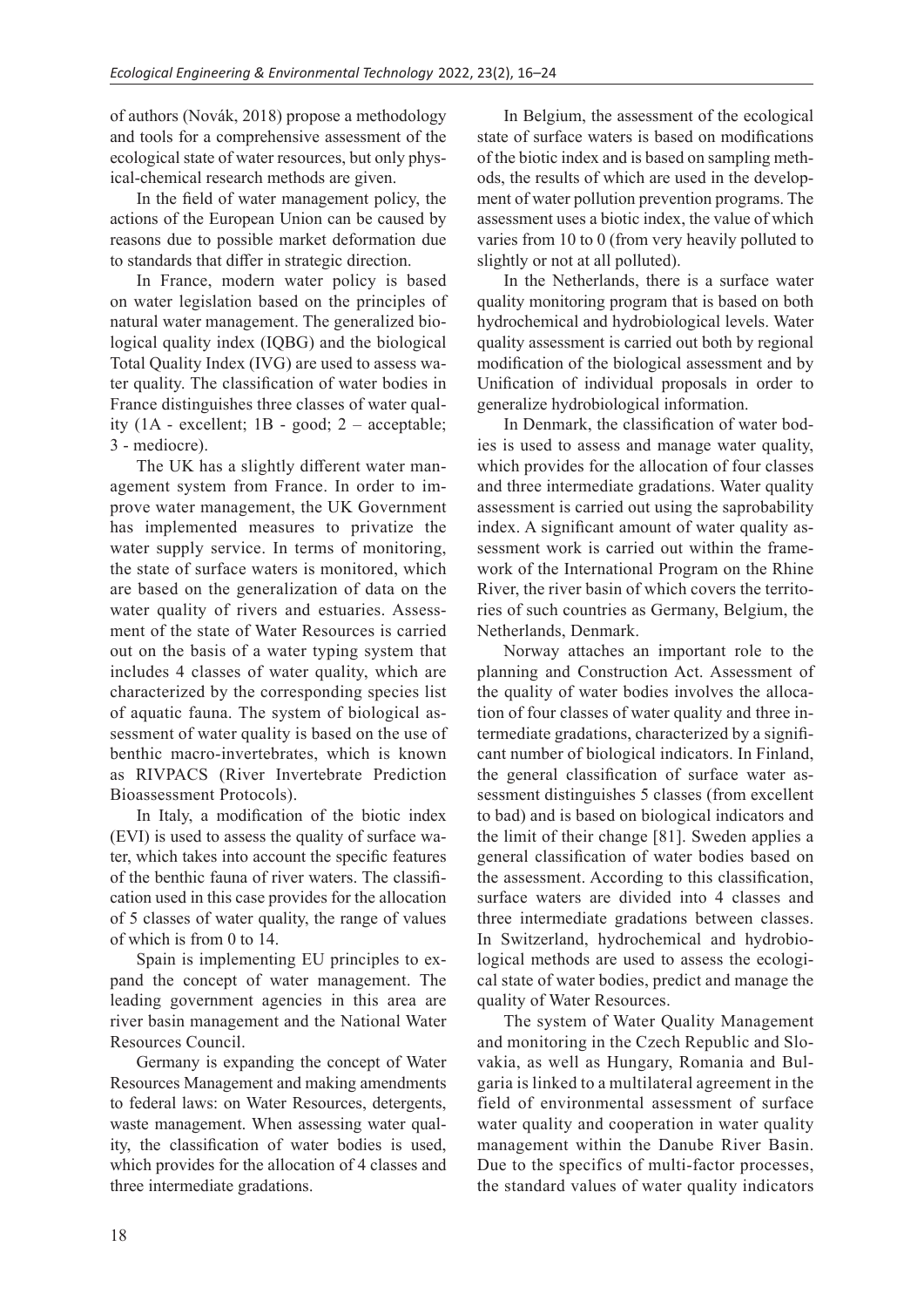

Water bodies (excluding unknown status) failing to achieve Good Ecological status, by RBD

**Figure 2.** Ecology status of water bodies in Europe

are developed for each class separately for flowing and non-flowing waters. The classifications applied have proved to be very useful for solving many water protection problems, especially in transboundary water basins. It should be noted that Poland has recently been actively implementing WFD requirements for Water Resources Management based on the basin principle. The country has identified two separate river basins (the Vistula and Oder), which are evaluated by introducing requirements for monitoring water according to the corresponding indicators.

In Russia, the state monitoring system is based on the Hydrometeorological Service, which carries out a significant amount of work on monitoring the state of surface waters. The theoretical foundations of surface water quality analysis and the development of monitoring methods are also formed. To unify the methods, a classification is proposed that provides for the allocation of six gradations of the qualitative state of aquatic ecosystems.

The United States policy on the use, protection and reproduction of Water Resources is based on two types of water quality control mechanisms, which are based on technological requirements for pollutant discharges and water quality standards. The end result of water quality analysis is background quality criteria in accordance with state laws on water quality standards. To assess the impact of various types of anthropogenic impact on the qualitative state of water bodies, a fairly large number of different characteristics are used.

In Canada, Water Quality Monitoring pays considerable attention to eutrophication, acidification and toxic surface water pollution. Bioindication methods are used to assess the ecological state of water bodies.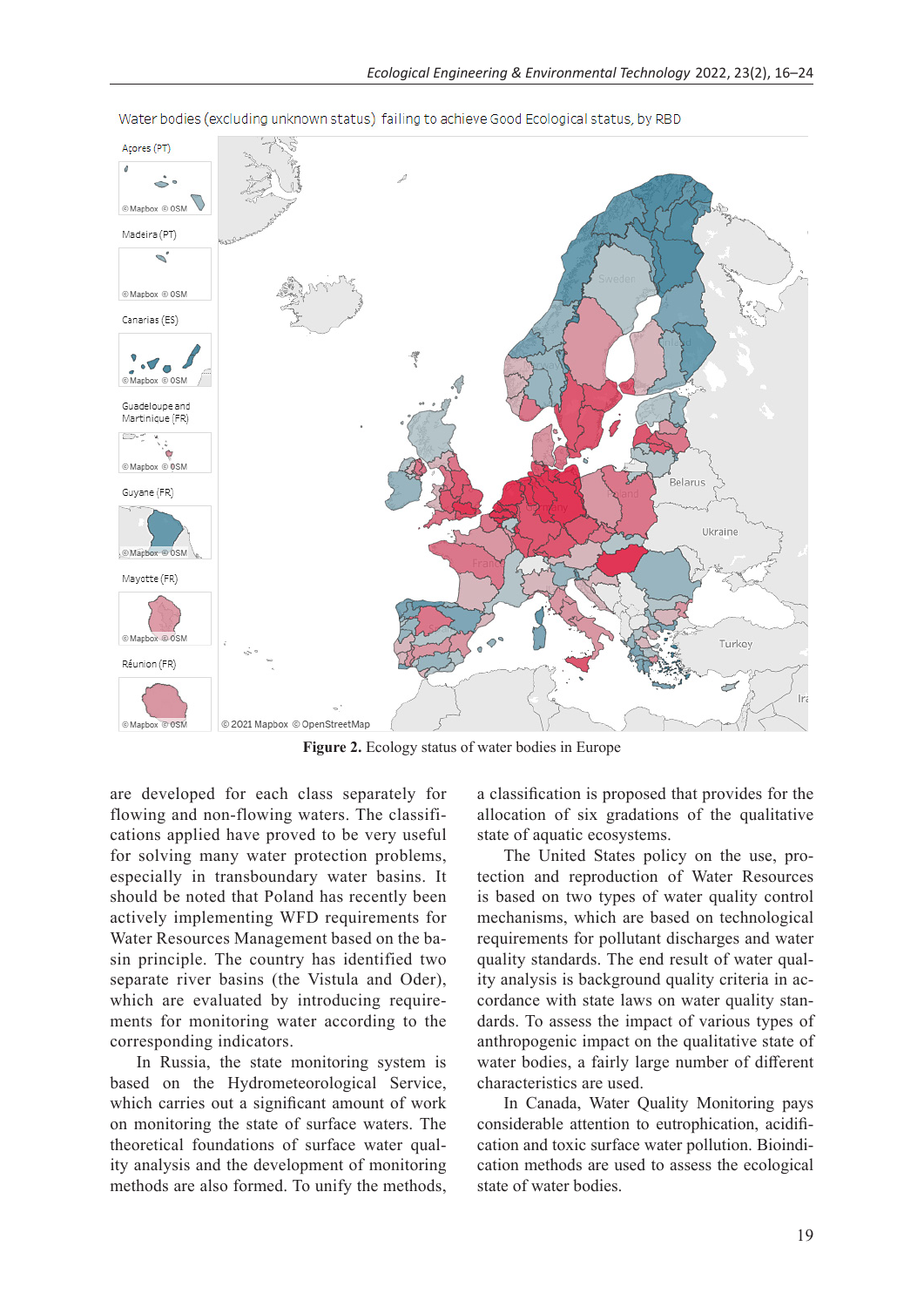In Japan, when assessing water quality, criteria are used to select aquatic organisms that are most suitable for monitoring purposes. They have certain advantages and disadvantages in terms of water quality control using biological methods.

India has a river monitoring system that includes chemical, biological and bacteriological parameters. Groups of parameters related to specific aspects of pollution are summarized in 9 indices and presented in the form of diagrams.

Summing up the research of existing foreign experience in monitoring and assessing the quality of surface waters, we can note their significant diversity. They differ significantly: in terms of goals, objectives, and methods of organizing observations. They use a rather different composition of indicators, use different methods of generalizing and presenting information and processes for calculating characteristics, the scale of use in water protection and water management activities, and a number of other features.

In order to regulate the actions of the European Union member states in the field of Water Policy, The Water Framework Directive 2000/60/ EC (WFD) was adopted, which was the result of agreements between a number of experts, stakeholders and policy makers on the key principles of modern water management. Thus, the European scientific community is faced with a global task that requires coordination of the efforts of specialists in almost all areas, creating a common concept for assessing the aquatic environment, summarizing the entire accumulated body of knowledge about the mechanisms of functioning of aquatic ecosystems, and on its basis – searching for criteria, indicators and characteristics that best meet the solution of the tasks set. WFD sets out a framework for the protection of all bodies of water.

In the ecological classification of surface water quality, the method of establishing and using environmental standards for the quality of surface waters of land and estuaries of Russia is used. Water quality classes and categories defined by these criteria reflect the natural state of water bodies, as well as the degree of anthropogenic load. The initial data for environmental assessment of water quality are the results of systematic monitoring on water bodies, as well as materials of Expedition studies obtained by scientific institutions of an ecological profile. The final results of environmental assessment of the quality of surface water bodies are presented in the form of graphs, tables and special cartographic materials.

## **Scientific and methodological approaches to assessing the ecological state of water bodies**

The use of water for water management needs requires certain conditions for the quality of surface water and is the purpose of a comprehensive assessment of the impact of anthropogenic activities on water bodies, determining certain water protection regulations and reservations, and planning and implementing water protection measures.

To assess the quality of Water Resources, methods based on the use of a complex of physical-chemical, biological and chemical indicators are used. The group of biological indicators includes hydrobiological, biochemical, bacteriological and toxicological characteristics. The group of physical and chemical indicators includes general indicators of the chemical composition and properties of surface waters, which characterize the usual ingredients inherent in aquatic ecosystems, the concentration of which can vary under the influence of anthropogenic factors, as well as indicators of toxic and radiation pollutants that are most common in the surface waters of Russia and affect the functioning of biocenoses.

Existing systems for assessing the state of surface water can be divided into three main groups: environmental, sanitary and hygienic (to meet drinking, recreational needs) and water management (to meet household and other needs), which differ from each other, have different goals and their own special characteristics (Toušová, 2019). Based on the overall assessment the suitability of water for its use for various economic needs is determined.

In Russia, a system of water protection standards is used, which is based on a system of maximum permissible concentrations (MPC), which are established taking into account the categories of water use: sanitary and hygienic, cultural and household and Fisheries. MPC is the concentration of harmful substances in water, which should not have a direct or indirect effect on the body and human health (van-Doren, 2013).

In accordance with the multiplicity of exceeding the actual level of concentrations of substances of their maximum permissible concentrations (MPC) or environmental standards, a class or category of water body quality is assigned (Rodnyansky, 2019).

In practice, two main approaches are used to assess the quality of water bodies: sanitary and hygienic and ecological, and their fundamental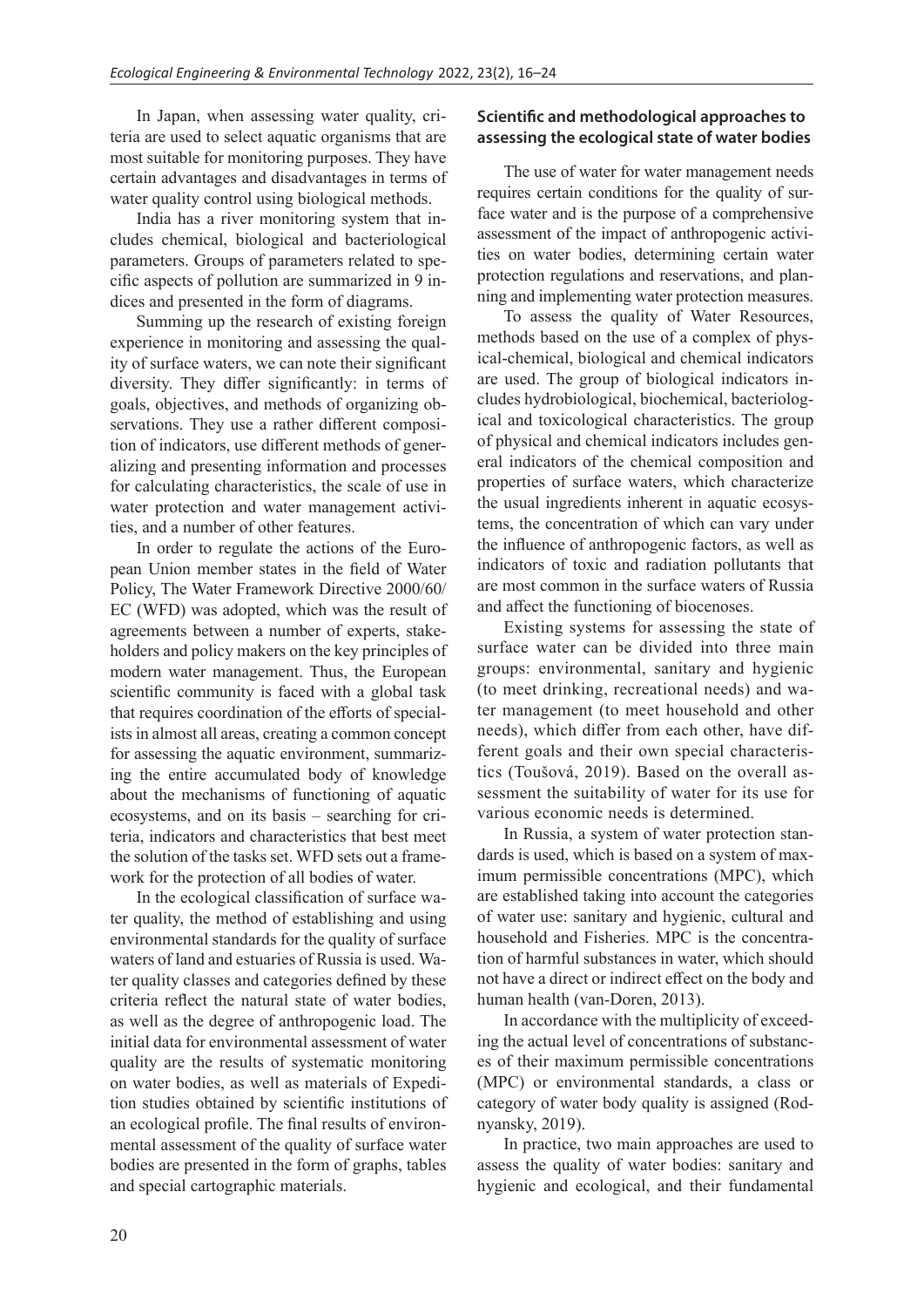

**Figure 3.** Overview of aquatic assessment methods for the Water Framework Directive (WFD)

difference is that the purpose of sanitary and hygienic regulation is to protect the health of the population, and the purpose of environmental rationing is to preserve the living environment with the condition of observing the stability of natural ecosystems (Neale, 2017).

The main purpose of the sanitary and hygienic approach is to assess the conditions of drinking and cultural water use, the possible degree of its restriction under the influence of anthropogenic factors, and to prevent unsatisfactory effects on human health and sanitary living conditions (Mascarenhas, 2015).

Rationing of surface water quality is fixed by the relevant regulatory documents, and includes general requirements for the composition and properties of surface water for various types of water use (for domestic drinking and municipal water use and for Fisheries purposes).

Hydrobiological methods for assessing the quality of surface water have their own characteristics. With their help, it is relatively easy to detect changes in the structure of groups that are caused by a sudden decline or appearance of several main species or groups. At the same time, they should be organized in such a way that they allow identifying weak, early and hidden changes in the state of groups (species) by ordinary seasonal variations, that is, they should contain elements of scientific research (Kase, 2018).

Bioindication of the ecological state of the reservoir by macrophytes is carried out by evaluating the following characteristics: the species composition of macrophytes; the degree of development of individual species or groups of macrophytes; the presence of individual species indicators and indicator groups; the spatial distribution of thickets on the reservoir.

The value of the macrophyte index is comparable to the water quality classes used in Russia, namely: Class I - very clean (blue), Class II - Clean (Green), Class III - dirty (yellow), Class IV - dirty (orange), Class V - very dirty (red).

To assess the degree of contamination of a reservoir, the Pantle-Bucca method is most widely used, which is based on the ability of organisms to survive in conditions of organic pollution of the environment.

Determination of the ecological state of surface water massifs is based on the use of a complex of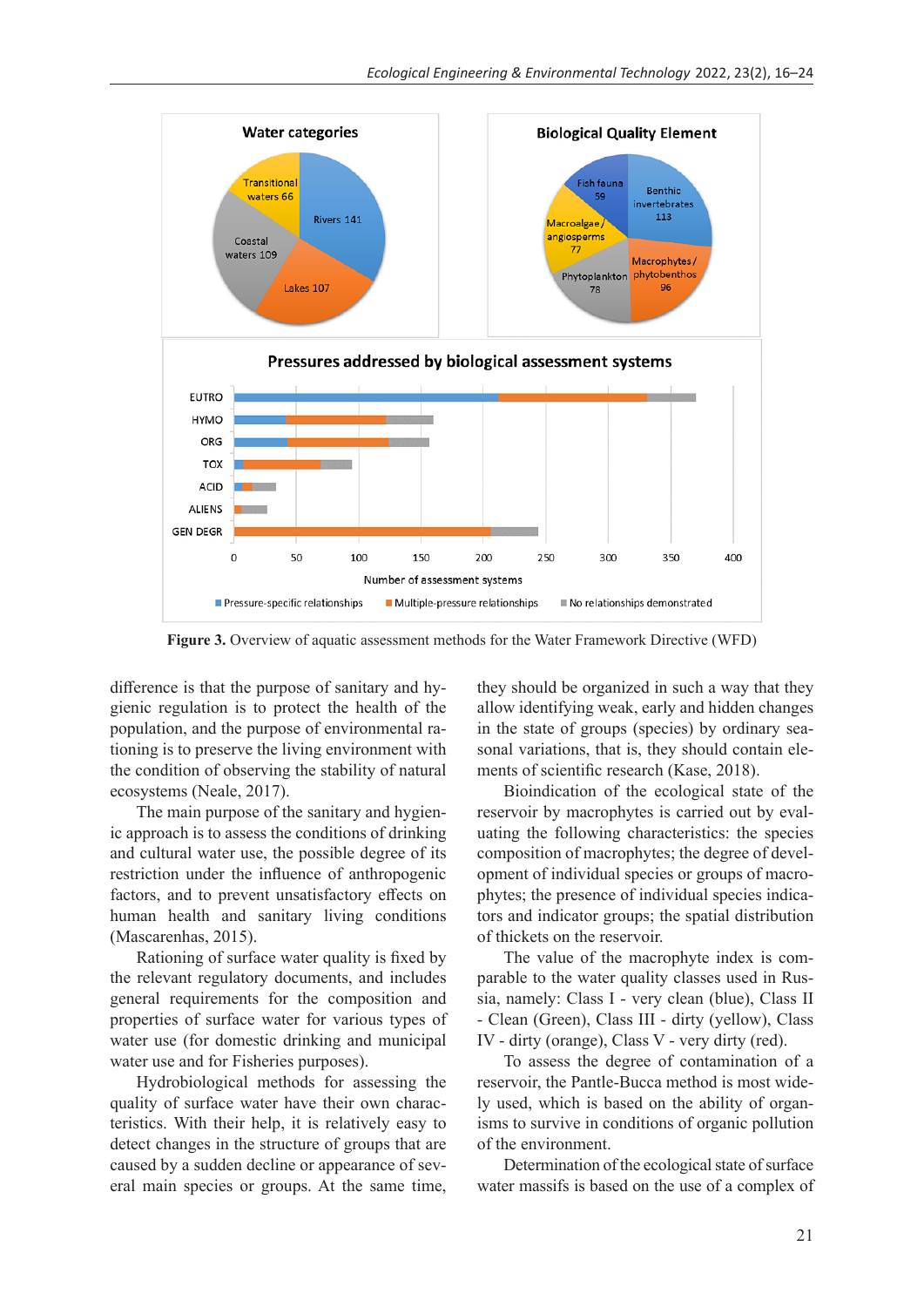biotic and abiotic components inherent in aquatic ecosystems, and is carried out according to biological, hydromorphological, chemical and physicalchemical indicators that generally characterize the ecological state (Ripetskii, 2019).

To classify the ecological state of the surface water array, five classes are used, which are indicated by the corresponding color:

- Class I of the ecological state corresponding to the ecological state "excellent" is indicated in blue;
- Class II of the ecological state corresponding to the ecological state "good" is indicated in green;
- Class III of the ecological state corresponding to the ecological state "Satisfactory" is indicated in yellow;
- Class IV of the ecological state corresponding to the ecological state "bad" is indicated in Orange;

The environmental condition Class V, which corresponds to the "very poor" environmental condition, is indicated in red (Voronova, 2018).

The class of ecological state of a surface water array is determined by biological, hydromorphological, chemical, and physical-chemical parameters. The class definition for each of the indicators is performed by comparing its value with the class limits set in the type-specific classification. The final determination of the ecological state of the surface water array is determined by the worst indicator.

The ecological potential of an artificial or significantly modified surface water array is determined according to the classification established to determine the state of the surface water array of the corresponding category (river, lake, transition Waters, coastal waters), to which this artificial or significantly modified surface water array is the most similar in its characteristics (Shmygaleva, 2019). Four classes are used to classify the environmental potential of an artificial or significantly modified MPV:

- Environmental potential class II, which corresponds to the environmental potential "good", is indicated by Green and gray stripes;
- Environmental potential class III, which corresponds to the environmental potential "Satisfactory", is indicated by yellow and gray stripes;
- Environmental potential class IV, which corresponds to the "bad" environmental potential, is indicated by Orange and gray stripes;

• Environmental potential class V, which corresponds to the "very poor" environmental potential, is indicated by red and gray stripes.

Noting numerous studies, it can be said that an objective assessment of the ecological state of water bodies is possible only with the combined use of hydrochemical hydrobiological and hydrobiological data. In contrast to hydrochemical methods, which determine the intensity of anthropogenic impact on water bodies, hydrobiological methods make it possible to assess the response of biota to the entire complex of anthropogenic impacts to determine the cumulative effect of combined exposure to pollutants.

One of the most important tasks today is to improve information support for monitoring based on the principles of unity of observations and measurements of water quality indicators. Improving the status indicators, evaluation criteria, methodological foundations and methodological approaches, as well as the regulatory framework can be one of the ways to solve this problem.

# **CONCLUSIONS**

Water management systems are a set of interconnected water bodies, Hydraulic Engineering, Water Supply, Sewerage and other structures designed to ensure the rational use and protection of water.

The process of water management complex formation is characterized by objective regularities, as a result of which water management systems are formed in specific conditions. The main factors in the formation of water management systems are the level of water supply and the need to meet the water needs of the population, industry, agriculture, hydropower, Fisheries and other water users.

Analysis of the state of monitoring of water management systems indicates that this component is in unsatisfactory condition. This is reflected in the extremely limited number of observation points, the practical insufficiency of Expedition surveys of water bodies, the use of outdated methods of analysis and generalization of necessary information, and the weak use of water quality control results.

The analysis of foreign and domestic approaches to monitoring and studying the quality of surface water indicates the possibility of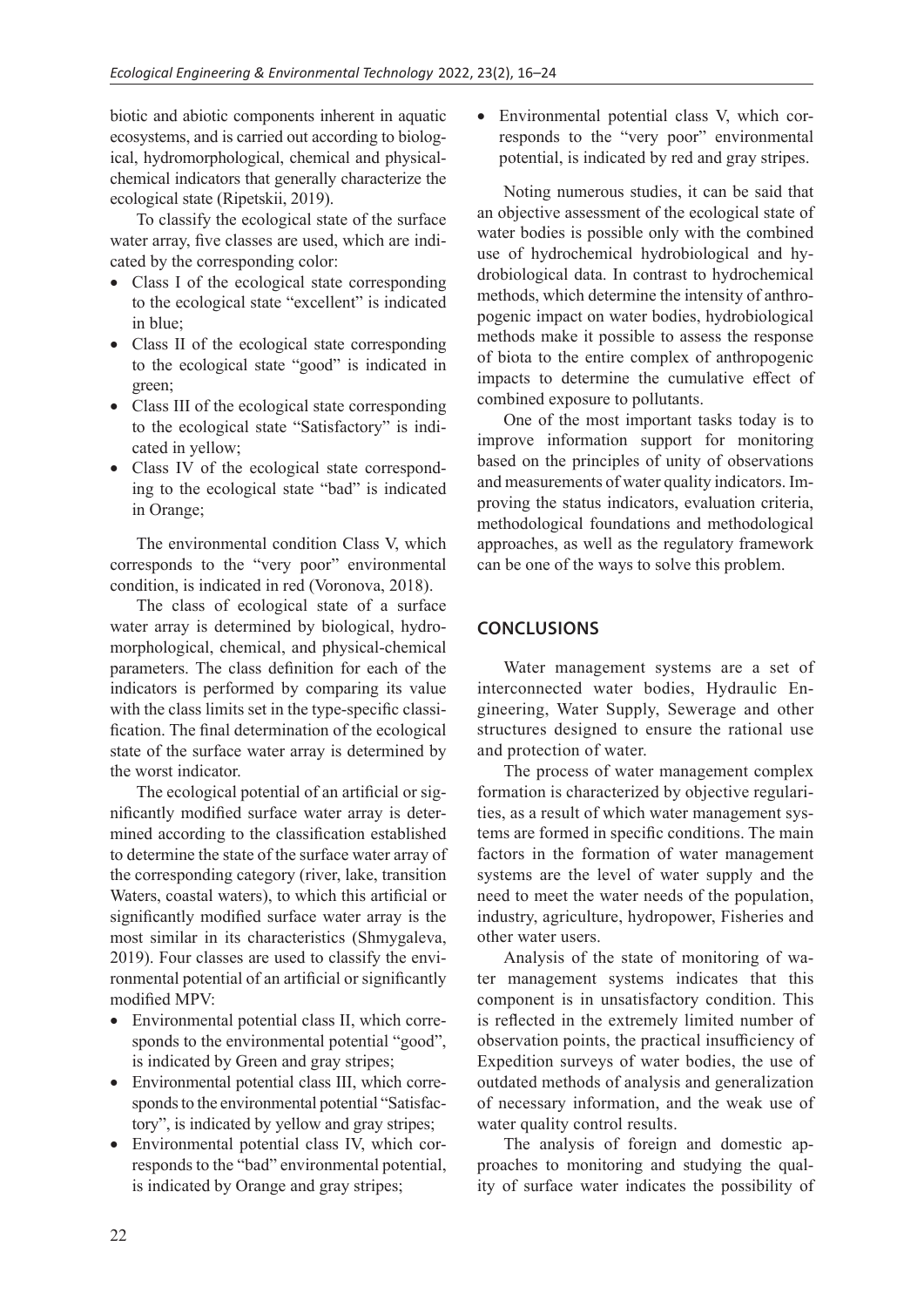obtaining objective results of assessing the ecological state of water bodies, provided that hydrochemical and hydrobiological data are used and regional features of the studied water bodies are taken into account.

This indicates the need to carry out a complex of works to improve the monitoring system of water management systems, primarily to increase its efficiency and harmonize with similar systems in other countries.

In order to achieve the most efficient use of Water Resources, the choice of optimal parameters and operating mode of water management systems, it is necessary to analyze a number of issues in depth and comprehensively, taking into account the prospects for the development of all sectors of the economy.

#### **REFERENCES**

- 1. Abramov R.A. 2016. Regional economic policy based on industrial sector clustering in the context of sustainable development. Research Journal of Pharmaceutical, Biological and Chemical Sciences, 7(2), 2100–2106.
- 2. Aharonovich, A.R. 2019. Socio-economic importance of state support for youth innovative entrepreneurship in the economic development of the state. Academy of Entrepreneurship Journal, 25 (Special Issue 1).
- 3. Brack W. et al. 2016. Effect-directed analysis supporting monitoring of aquatic environments—an indepth overview. Sci Total Environ 544:1073–1118
- 4. Bryman A. 2012. Social research methods. 4th ed. New York (NY): Oxford University Press.
- 5. Busch W. et al. 2016. Micropollutants in European rivers: a mode of action survey to support the development of effect-based tools for water monitoring. Environ Toxicol Chem 35(8):1887–1899
- 6. Escher B.I. et al. 2018. Effect-based trigger values for in vitro and in vivo bioassays performed on surface water extracts supporting the environmental quality standards (EQS) of the European Water Framework Directive. Sci Total Environ 628–629:748–765
- 7. European Commission 2020. River basin network on water framework directive and agriculture. Joint Research Centre of the European Commission Report; Luxembourg; p. 266.
- 8. Falck W.E., Spangenberg J.H. 2014. Selection of social demand-based indicators: EO-based indicators for mining. J Clean Prod. 84:193–203. https:// doi.org/10.1016/j.jclepro.2014.02.021
- 9. Gao J., Christensen P., Kørnøv L. 2014. The changing Chinese SEA indicator guidelines: top-down or bottom-up? Environ Impact Assess Rev. 44:22–30. https://doi.org/10.1016/j.eiar.2013.08.003
- 10. Gleick P.H. 2014. The world's water. Volume 8: the biennial report on freshwater resources. In: Gleick PH, editor. Washington (DC): Island Press; p. 496
- 11. Juwana I., Muttil N., Perera B.J.C. 2012. Indicator-based water sustainability assessment – A review. Sci Total Environ. 438:357–371. https://doi. org/10.1016/j.scitotenv.2012.08.093
- 12. Kase R. et al. 2018. Screening and risk management solutions for steroidal estrogens in surface and wastewater. Trends Anal Chem 102:343–358
- 13. Könemann S. et al. 2018. Effect-based and chemical analytical methods to monitor estrogens under the European Water Framework Directive. Trends Anal Chem 102:225–235
- 14. Mascarenhas A., Nunes L.M., Ramos T.B. 2015. Selection of sustainability indicators for planning: combining stakeholders' participation and data reduction techniques. J Clean Prod. 92:295–307. https://doi.org/10.1016/j.jclepro.2015.01.005
- 15. Morozov, I.V., Potanina, Y.M., Voronin, S.A., Kuchkovskaya, N.V., Siliush, M.D. 2018. Prospects for the development of the oil and gas industry in the regional and global economy. International Journal of Energy Economics and Policy, 8(4), 55-62.
- 16. Muschket M. et al. 2018. Identification of unknown antiandrogenic compounds in surface waters by effect-directed analysis (EDA) using a parallel fractionation approach. Environ Sci Technol 52(1):288–297
- 17. Muz M. et al. 2017. Identification of mutagenic aromatic amines in river samples with industrial wastewater impact. Environ Sci Technol 51(8):4681–4688
- 18. Neale P.A. et al. 2017. Development of a bioanalytical test battery for water quality monitoring: fingerprinting identified micropollutants and their contribution to effects in surface water. Water Res 123:734–750
- 19. Novák J. et al. 2018. Effect-based monitoring of the Danube River using mobile passive sampling. Sci Total Environ 636:1608–1619
- 20. Ripetskii A.V. 2019. Preliminary geometric verification of the electronic model in additive manufacturing. Russian Engineering Research, 39(9), 789-792. https://doi.org/10.3103/S1068798X19090181
- 21. Ripetskiy, A.V. 2018. Polygonal meshes data structure analysis used for computation of the parameters defining additive production process for different additive manufacturing technologies. Periodico Tche Quimica, 15 (Special Issue 1), 291-303.
- 22.Rodnyansky, D., Abramov, R., Valeeva, G., Makarov, I., Levchegov, O. 2019. Methods to evaluate public administration efficiency: The case of the Volga region. International Journal of Engineering and Advanced Technology, 8(5), 2261-2271.